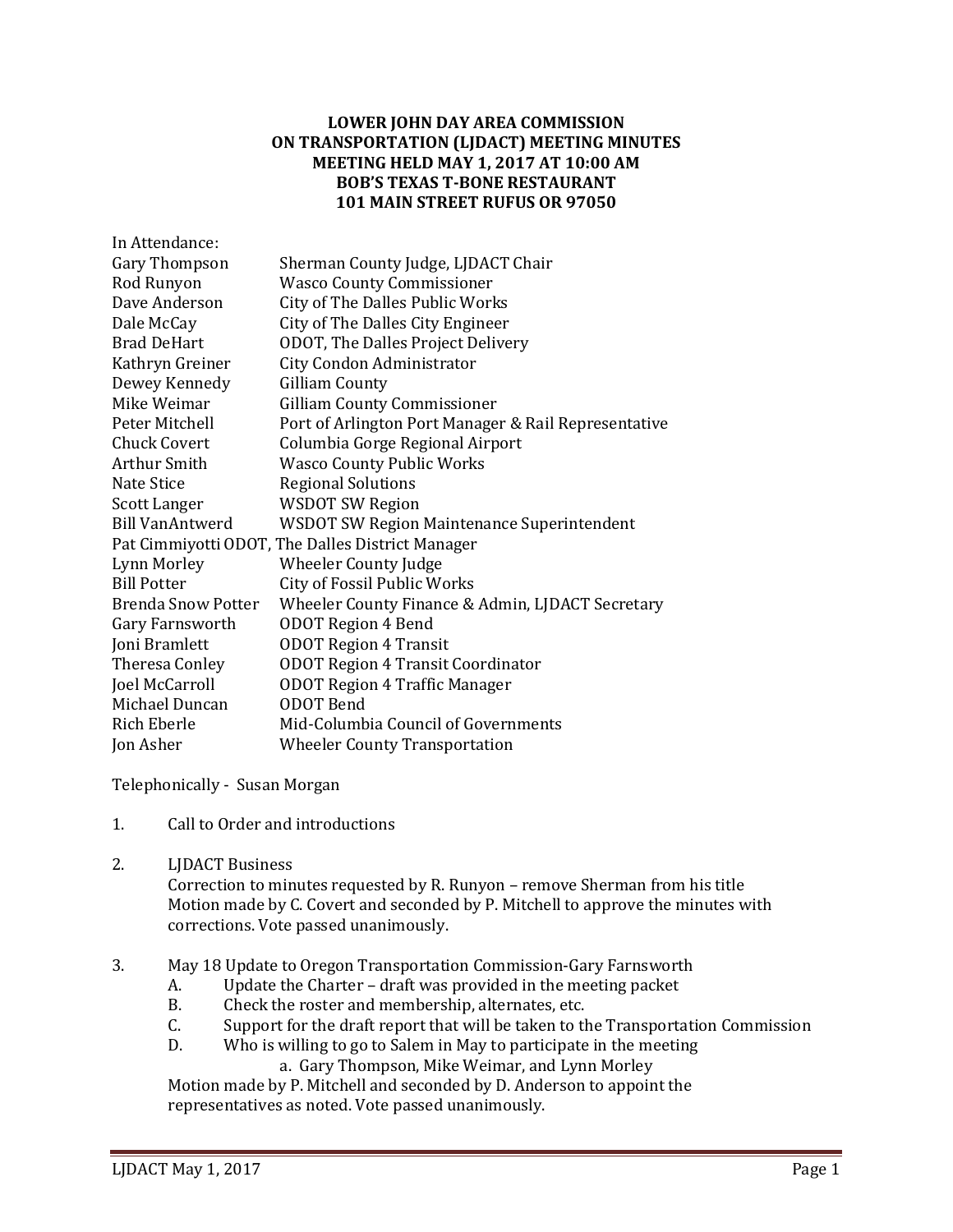Letter from Mr. Garrett was reviewed. The standard ACT questions are:<br>1. **What does this balance look like in your area of the state?** 

## 1. *What does this balance look like in your area of the state?*

G. Thompson stated that maintenance is number one. There is no need to expand but there is need to maintain what is currently available. A. Smith the OACES group firmly believes the maintenance and preservation of the present system is a priority but there are key bottlenecks that need to be addressed as an expansion.

R. Runyon spoke to the OACES formula in small rural counties and distribution of funds.

G. Farnsworth summarized the comments made. Is the funding being equitably distributed to maintain the system?

A. Smith referred to the 50/30/20 split and the 30% distribution formula.

G. Farnsworth asked if resources are being shared effectively and what can be done to make this better.

Discussion followed regarding maintenance issues and the fix-it funding.

2. *What are the key opportunities for transportation investments to help with economic development in this part of the state?*

Improvements need to continue on 97 through to the California border. Maintenance will enhance the tourism opportunities.

Ag production is approximately 100 million dollars in Wasco County. The crops are transported on farm to market roads. This is critical.

The ability to partner up on projects needs to be made easier in the political arena. There are too many restrictions on who can work together. The scope of work dictates how it is contracted out and how the work must be done. The City of Condon cannot get anyone in to pave.

The few available contractors are overwhelmed with the volume of work. Limitations in paving projects were discussed.

3. *What is an appropriate and effective role for ACTs in an era of limited fund? What activities can the ACT engage in to help inform the department's work?*

Inter-model needs and safety were discussed. Waste Management continues to grow. As the population grows, waste grows.

G. Farnsworth paraphrased everyone's answers and feedback.

G. Farnsworth asked for questions or concerns regarding the report.

Transportation Projects on page 3 of 4. One line for Gilliam County needs to be removed.

Charter Discussion –

Alternates do have the ability to fill in and must be identified by the voting members. If the voting member and the alternate are present at the same meeting, only the voting member may vote but if only the alternate is present, the alternate may vote.

Ex-officios are non-voting members. MCCOG could be the changed at any time.

The position of Chair was discussed.

Wasco County formalized their representation through their board. This would be G. Farnsworth's recommendation. B. DeHart stated that it would be a good process for the cities to do as well.

Roster Discussion -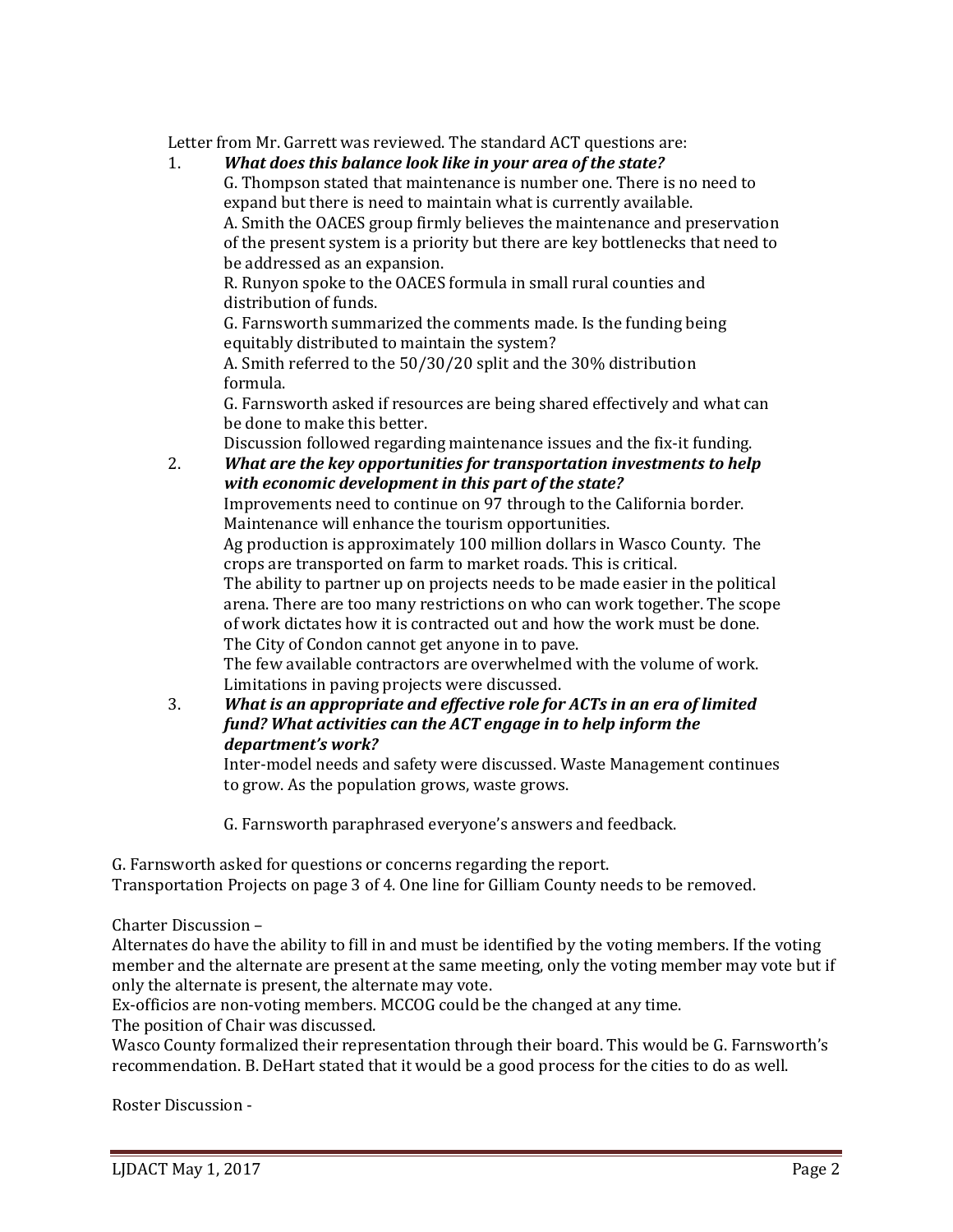A bike ped representative is still needed. B. Osborn is not able to attend future meetings. G. Farnsworth recommended Michael Duncan and David Amiton look into an idea for a representative to recruit.

B DeHart is still looking into potential marine representatives.

Motion made by M. Weimar and seconded by (?) to approve the draft charter and report as shown and edited to go forward to the Commission. Vote passed unanimously

4. 2017 Legislative Session Update- Susan Morgan

G. Farnsworth stated that he had the article in the Oregonian to refer to if needed.

S. Morgan asked if the ACT was briefed on what is going on in the Transportation Funding discussion so far.

G. Farnsworth explained that nothing had been discussed since January.

S. Morgan went on to explain the joint committee. This committee has been broken out into several work groups relating to the various aspects of transportation.

The highway road preservation, maintenance and seismic upgrade workgroup has taken a look at the needs across the state. They have a general agreement on the OACES proposal. This proposal addresses the lack of funding for low vehicle registration- high road mile counties. The state appropriation is currently based on the number of vehicles registered. The proposal is to take 5 million dollars off the top of the counties' share of any new revenue that comes out of this legislative discussion and reallocate it to counties based on the number of road miles. Sherman, Gilliam, Wheeler, Harney, Morrow, and Wallowa are all going to benefit from this. This proposal has not come into any opposition. Road jurisdictions and project efficiencies have also been discussed.

The public transportation and public safety workgroup is working on improving transit. This group recommended that there be a payroll tax put in place. This would be a tax paid by individuals who got paychecks across the state. It would be a tax at .0001 % of payroll. They estimate that this would generate over a 100 million dollars a year. The money would be redistributed into the regions that paid it. They discussed a distribution formula that 85% of the funds generated would go back to transit districts and counties and tribes to provide services. They would have a grant fund on top of that. They also talked about safe roads to school programs and dedicating current revenue from the state highway funds to take care of safe roads to schools.

The multi-model freight workgroup has been talking about aviation, ports, marine and rail. They focused on Connect Oregon. They are concerned about the two ballot initiatives that were passed by the citizens that take chunks of funding out of lottery funds. They propose a tax on aggregate that would be paid by all entities that use aggregate. The revenue would be part of the funding for Connect Oregon. This has run into a lot of opposition in the legislative system. They proposed a tax on marine diesel. The revenue would be used to fund harbors and ports. They proposed a two percent of the current gas tax on marine gas and redistribute that to deal with derelict and abandoned vessels.

The traffic congestion and freight mobility workgroup was an amazing discussion. Everyone throughout the state is affected by congestion. Going Dutch program – proposed a two percent excise tax on new vehicle purchases to be used for a pool of money to be dedicated to pay 50% of the cost of the metro congestion projects and the local jurisdictions would be in charge raising the other half of the money. They are starting to draft legislation that would change the nature of the MPOs across the state and give them taxing authority and the ability to levy taxes to come up with their part of the funding. They worked with ODOT to put together a spreadsheet that is a predictive tool that plotted the projects over ten years and the revenue generated by the excise tax. This is a doable proposal.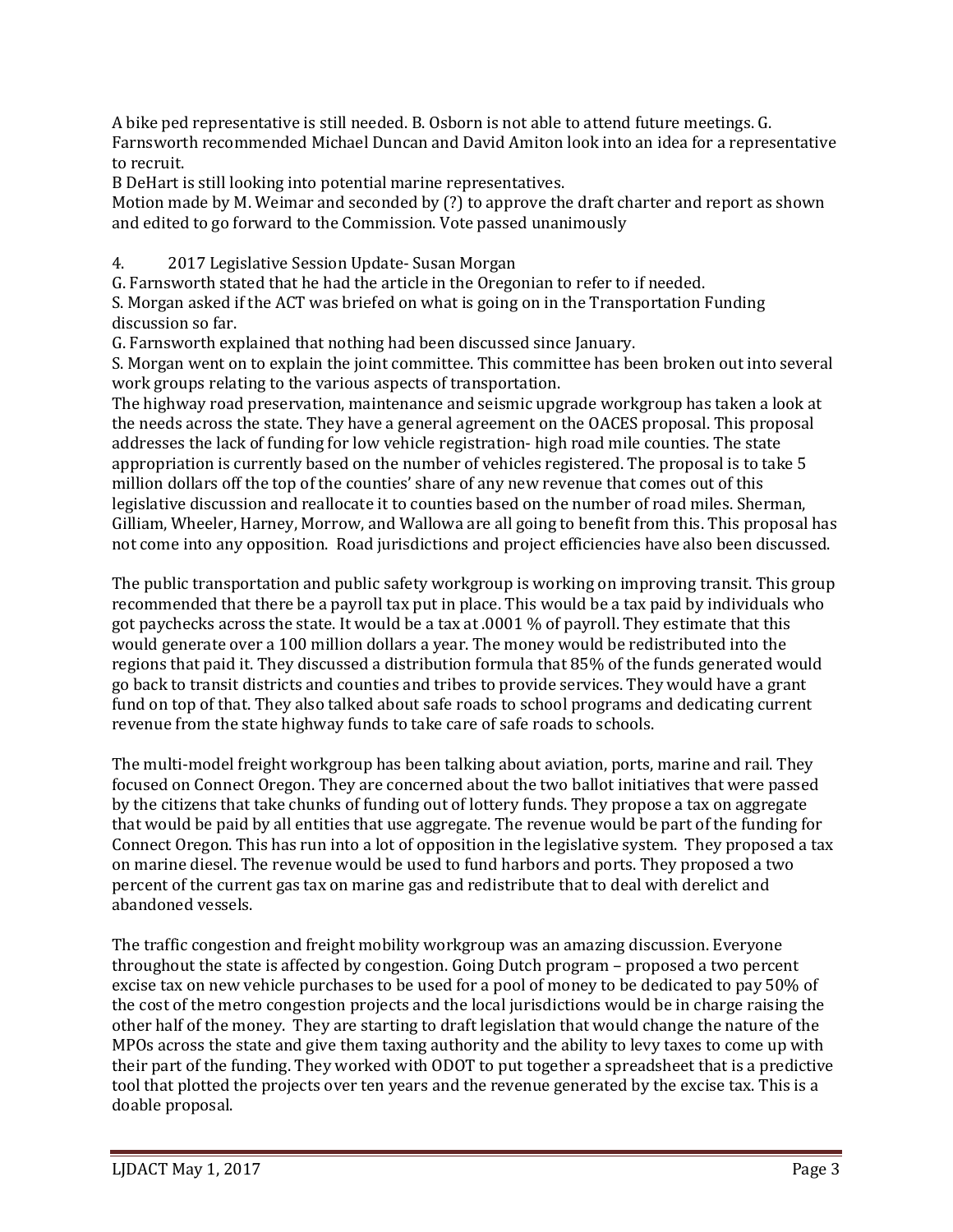There have been discussions about the money needed for the maintenance and preservation. There is talk about fuel tax increases, registration fee increases, title fee increases, new vehicle excise tax, point of sale tax on bicycles, employee tax for transit, tolling on part of the congestion projects, and stair stepping the increases over the ten year lifespan of the plan.

The accountability workgroup is tasked with making sure that the citizens understand how the money is spent at all levels and what they are getting for the increased transportation funding. There has been a lot of discussion on ODOTs behalf. They have a model for an interactive website where people can click on specific areas and see the STIP projects and the Connect Oregon projects that are in process. Technical and financial information is available about each project. The local streets and roads reports are used by the counties and cities.

They are currently in the process of drafting bills around the recommendations of each of the workgroups. They expect these will be brought forward next week. A new joint committee for revenue was created. They will work on a package to deal with the state budget.

G. Farnsworth will forward the Oregonian article to the group.

S. Morgan anticipates that all of these issues will come at the end of the legislative session in July. A bunch of stuff will be drafted together. From a legislative prospective the ten year plan means they will take vote and not have to readdress it for five more sessions.

It was recommended that there be ODOT representation at the upcoming AOC meeting to provide an update. Senator Byer has been invited to speak at the transportation policy meeting.

Media coverage has been good.

5. I-84 Incidents/Events/Operations Planning-Pat Cimmiyotti, Joel McCarroll Update was provided regarding the debrief for the train derailment incident. From Portland metro area to the Biggs bridge, several agencies are involved and must work together to manage incidents. The workgroup needs to focus on incident management, and road and weather management.

Per P. Cimmiyotti, a plan for incident response was not in place prior to the derailment. A workgroup has been created to address this matter. Team members are listed on the I-84/SR 14 Closure Working Group handout that was provided to those present *(available on ljdact.com)*. The workgroup has analyzed the traffic on the corridor to determine where to detour during future incidents; refer to maps provided. The development of a communication plan is an important part of this project. The plans should be completed in time for the eclipse event in August 2017.

Short discussion followed regarding road closure times, protocols, and the importance of County/City Public Works incident notifications.

G. Farnsworth paraphrased the discussion and the information that was provided. He had several questions, including the following:

What is needed to make this plan work? What needs to be purchased? What needs to be implemented to make this plan work? More messages signs? Improved information gathering that can be used to communicate to customers or with each other? Do we have the stuff that is needed for 911 and dispatchers? Are there things that the LJDACT group can help support helping to find funding?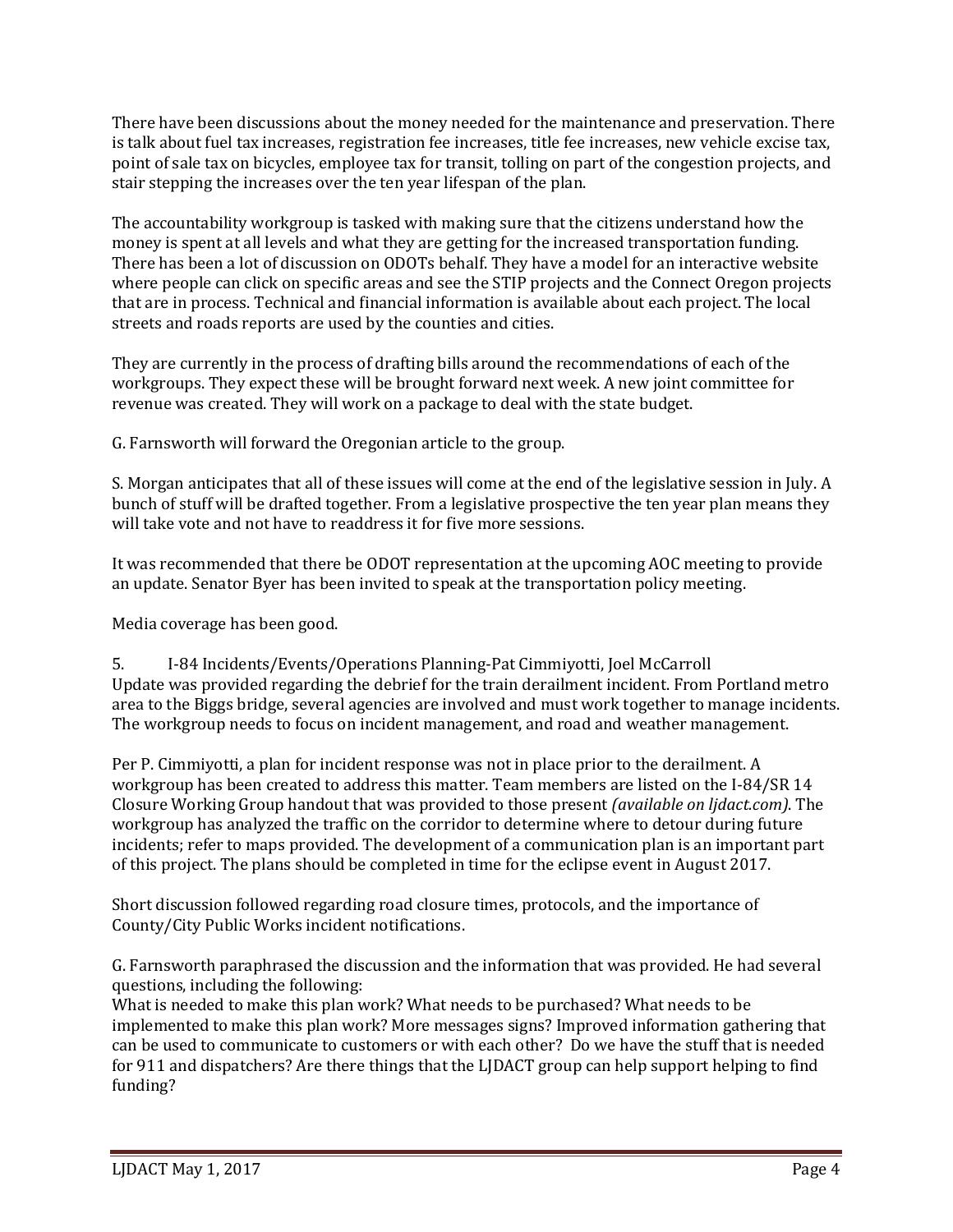Eight portable message boards have been purchased and will be located throughout the detours. The need for permit signs at decision points has been recognized. This is in the works. Being able to communicate between the agencies is important.

G. Farnsworth directed the same questions to the WashDOT representatives. There is a need for VMS boards and a better understanding of what is going to be done during an incident.

After incident discussions help identify what is needed in the future. The biggest thing that was acknowledged was that ODOT needs to be a major player in the Incident Command System. An inventory of available resources needs to be established and should include private vendors.

G. Farnsworth stated that there may be investments that can be made to help with this plan. He suggested keeping this matter on the agenda for future review.

## 6. Project Updates/Roundtable

Wasco County has a match agreement from the Federal Highway Administration that will be reviewed by the Board of Commissioners on Wednesday. This is for the two FLAP projects. The proposal is to combine the Ramsey Creek overlay and the Tygh Valley Wamic Market Road Safety Improvements into one project to be constructed in 2018. This was originally applied for in 2015.

R. Runyon encouraged other FLAP grant applicants to follow up and never assume someone is doing something with your applications.

Sherman County's FLAP grant is moving ahead.

Maintenance projects are being teamed up on US 30 from the roundabout out to almost Big Jim's. This is an inlay and redoing the guardrail along the old highway from the interchange out to the Feed Shack, and also addressing a drainage problem at the intersection by Big Jim's.

ODOT Project Development is working on the I-84 Mosier to The Dalles paving project. This is a holdover from last summer. They hope to have is substantially wrapped up by Memorial Day weekend. Had bid openings on the I-84 Three Mile Creek culvert replacement. The bridge that was built under The Dalles, the 15 miles of concrete pavement section will be finished up and the stream restored this summer. Also had a bid opening for the US30 bridges project – Mosier Creek, Dry Canyon Creek, and Chenoweth Creek. This is moving forward this summer. It will involve a full closure of the old highway at Chenoweth Creek on the west end of The Dalles for three weeks to occur sometime in late July or early August.

Wheeler County is working on a project at Rowe Creek to overlay and chip seal approximately 15 miles. This is to be started in August.

Gilliam County is doing maintenance. D. Kennedy is waiting to see what happens with the budget. They will be helping Wheeler County with the chip seal project.

Sherman County is not too happy with the chip seal contract. They are talking about holding off for a year to see if they can get a better price. The price they were given did not include the specs that they wanted. This will go out for re-bid.